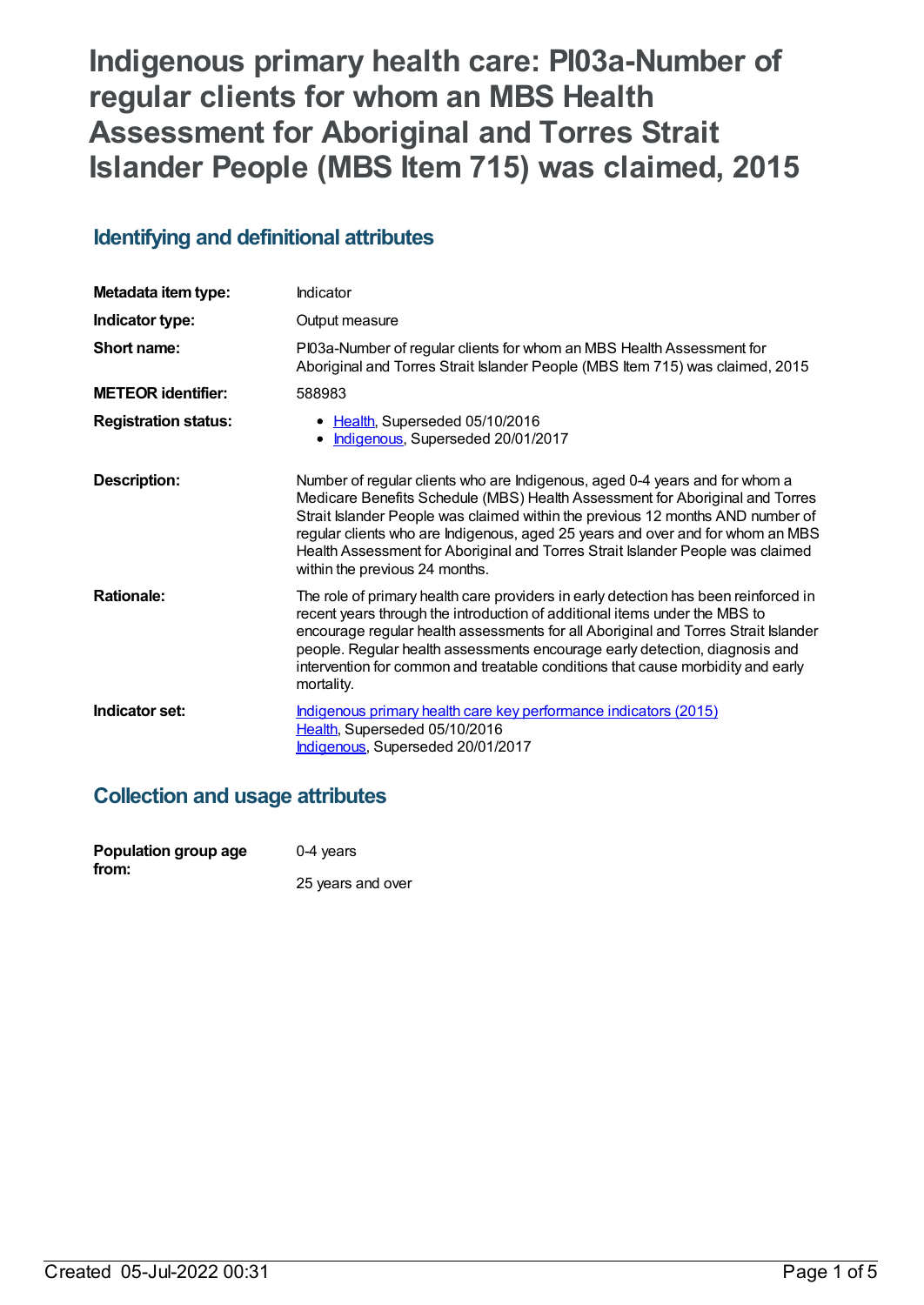| <b>Computation description:</b> | Count of regular clients who are Indigenous, aged 0-4 years and for whom an<br>MBS Health Assessment for Aboriginal and Torres Strait Islander People was<br>claimed within the previous 12 months AND count of regular clients who are<br>Indigenous, aged 25 years and over and for whom an MBS Health Assessment for<br>Aboriginal and Torres Strait Islander People was claimed within the previous 24<br>months.                                                                                                                                                   |
|---------------------------------|-------------------------------------------------------------------------------------------------------------------------------------------------------------------------------------------------------------------------------------------------------------------------------------------------------------------------------------------------------------------------------------------------------------------------------------------------------------------------------------------------------------------------------------------------------------------------|
|                                 | 'Regular client' refers to a client of an OATSIH-funded primary health care service<br>(that is required to report against the Indigenous primary health care key<br>performance indicators) who has an active medical record; that is, a client who has<br>attended the OATSIH-funded primary health care service at least 3 times in 2<br>years.                                                                                                                                                                                                                      |
|                                 | MBS Health Assessment for Aboriginal and Torres Strait Islander People<br>(MBS Item 715): A health assessment specifically available to all people of<br>Aboriginal and Torres Strait Islander descent which can be used for health<br>assessments across the age spectrum. The health assessment includes the<br>assessment of a patient's physical health, and psychological and social well-being.<br>It also assesses whether preventive health care and education should be offered to<br>the patient, to improve that patient's health and well-being (DoH 2013). |
|                                 | Presented as a number.                                                                                                                                                                                                                                                                                                                                                                                                                                                                                                                                                  |
| <b>Computation:</b>             | Calculated separately for regular clients aged 0-4 years and 25 years and older.<br>Numerator only                                                                                                                                                                                                                                                                                                                                                                                                                                                                      |
| <b>Numerator:</b>               | Calculation A: Number of regular clients who are Indigenous, aged 0-4 years<br>and for whom an MBS Health Assessment for Aboriginal and Torres Strait Islander<br>People (MBS Item 715) was claimed within the previous 12 months.                                                                                                                                                                                                                                                                                                                                      |
|                                 | Calculation B: Number of regular clients who are Indigenous, aged 25 years and<br>over and for whom an MBS Health Assessment for Aboriginal and Torres Strait<br>Islander People (MBS Item 715) was claimed within the previous 24 months.                                                                                                                                                                                                                                                                                                                              |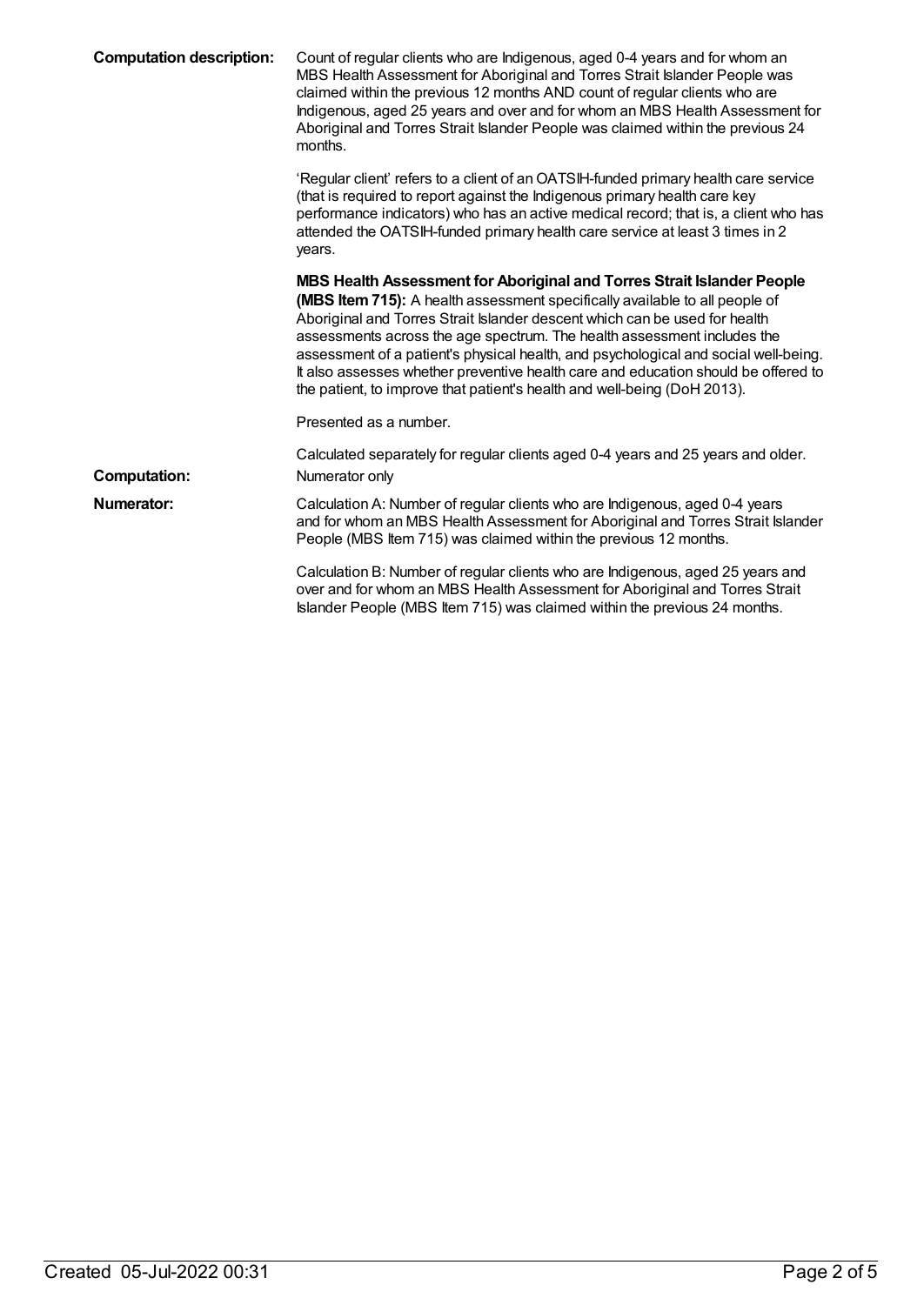[Person—Indigenous](https://meteor.aihw.gov.au/content/291036) status, code N

**Data Source**

[Indigenous](https://meteor.aihw.gov.au/content/430643) primary health care data collection

**NMDS / DSS**

[Indigenous](https://meteor.aihw.gov.au/content/585036) primary health care DSS 2015-17

### **Data Element / Data Set**

[Person—age,](https://meteor.aihw.gov.au/content/303794) total years N[NN]

**Data Source**

[Indigenous](https://meteor.aihw.gov.au/content/430643) primary health care data collection

**NMDS / DSS**

[Indigenous](https://meteor.aihw.gov.au/content/585036) primary health care DSS 2015-17

#### **Data Element / Data Set**

[Person—regular](https://meteor.aihw.gov.au/content/436639) client indicator, yes/no code N

**Data Source**

[Indigenous](https://meteor.aihw.gov.au/content/430643) primary health care data collection

**NMDS / DSS**

[Indigenous](https://meteor.aihw.gov.au/content/585036) primary health care DSS 2015-17

#### **Data Element / Data Set**

Person-MBS Health Assessment for Aboriginal and Torres Strait Islander People (MBS Item 715) indicator, yes/no code N

#### **Data Source**

[Indigenous](https://meteor.aihw.gov.au/content/430643) primary health care data collection

**NMDS / DSS**

[Indigenous](https://meteor.aihw.gov.au/content/585036) primary health care DSS 2015-17

#### **Disaggregation:** 1. Age:

a) 0-4 years b) 25-34 years c) 35-44 years d) 45-54 years e) 55-64 years f) 65 years and over

2. Sex (for those 25 years and over):

- a) Male
- b) Female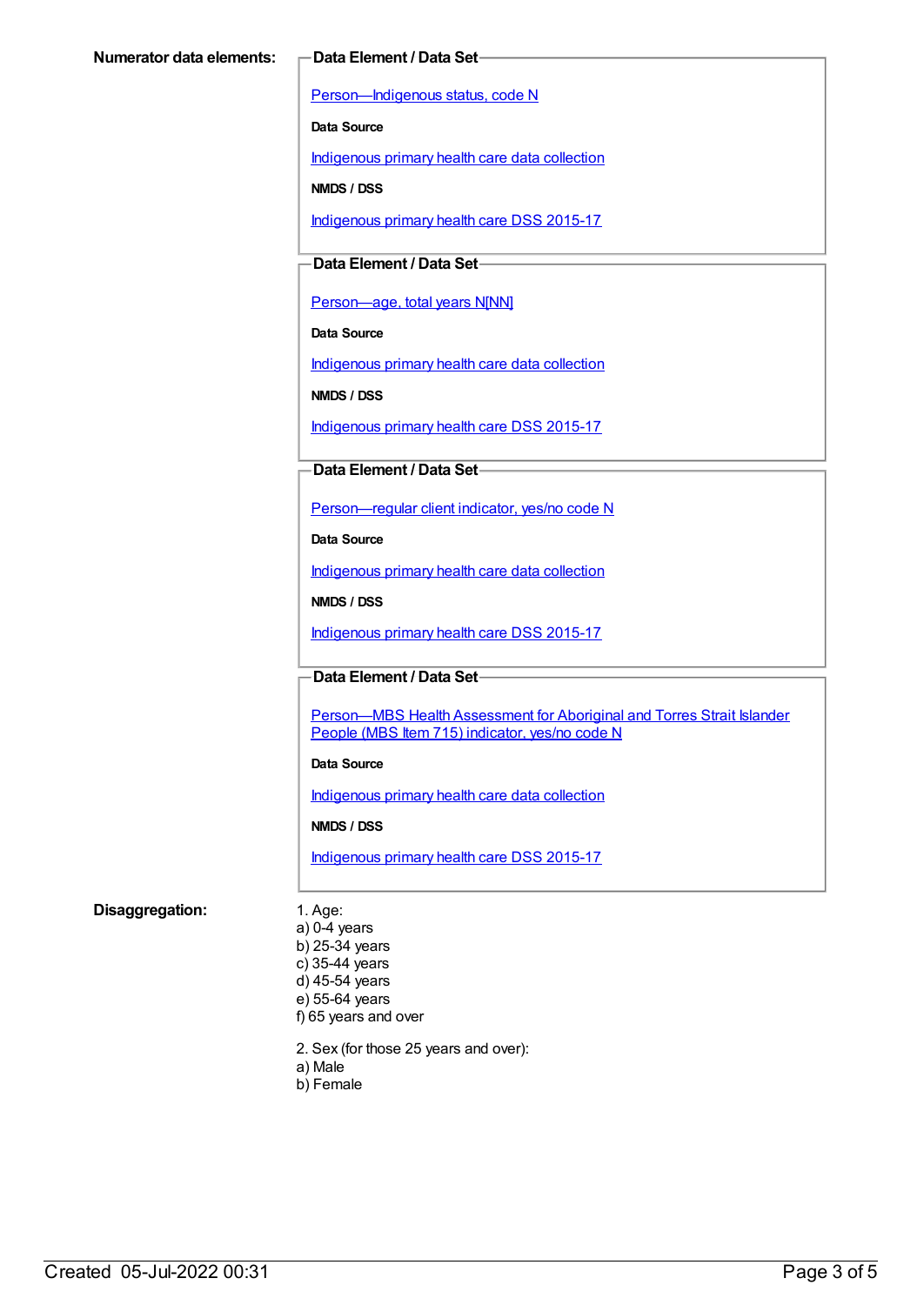| <b>Disaggregation data</b> |  |
|----------------------------|--|
| elements:                  |  |

#### **Data Element / Data Set**

[Person—sex,](https://meteor.aihw.gov.au/content/287316) code N **Data Source** [Indigenous](https://meteor.aihw.gov.au/content/430643) primary health care data collection **NMDS / DSS** [Indigenous](https://meteor.aihw.gov.au/content/585036) primary health care DSS 2015-17 **Guide for use** Only for those aged 25 years and over. **Data Element / Data Set** [Person—age,](https://meteor.aihw.gov.au/content/303794) total years N[NN] **Data Source** [Indigenous](https://meteor.aihw.gov.au/content/430643) primary health care data collection **NMDS / DSS** [Indigenous](https://meteor.aihw.gov.au/content/585036) primary health care DSS 2015-17

## **Representational attributes**

| <b>Representation class:</b> | Count  |
|------------------------------|--------|
| Data type:                   | Real   |
| Unit of measure:             | Person |

## **Indicator conceptual framework**

| <b>Framework and</b> | Effective/Appropriate/Efficient |
|----------------------|---------------------------------|
| dimensions:          |                                 |

### **Data source attributes**

| Data sources: | Data Source                                    |
|---------------|------------------------------------------------|
|               | Indigenous primary health care data collection |
|               | <b>Frequency</b>                               |
|               | 6 monthly                                      |
|               | Data custodian                                 |
|               | Australian Institute of Health and Welfare.    |
|               |                                                |

## **Source and reference attributes**

**Submitting organisation:** Australian Institute of Health and Welfare Department of Health